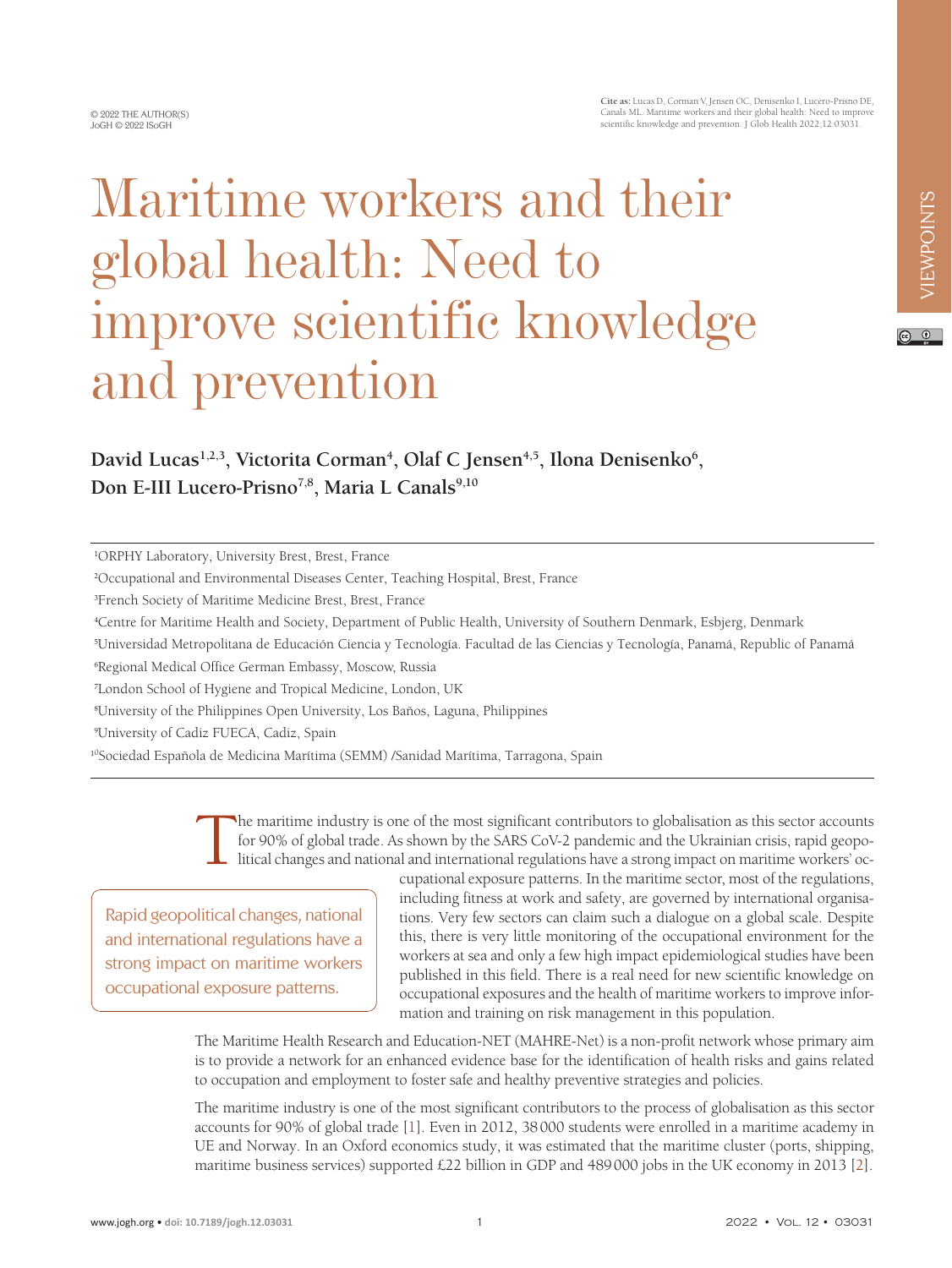

**Photo: MahreNet Logo edited by MarheNetwork (used with permission).**

As shown by the SARS CoV-2 pandemic and the current Ukrainian crisis, rapid geopolitical changes and changing patterns related to the climate, the economy and national and international regulations have a strong impact on the occupational exposure patterns of maritime workers [\[3](#page-2-2)-[5\]](#page-2-3).

Recently, the World Health Organisation (WHO) declared seafarers as essential workers and recommended they have priority access to COVID-19 vaccination [\[6](#page-2-4)].

Moreover, maritime workers have a high rate of occupational accidents. European statistics of occupational accidents show that the transportation, agricultural, forestry, and fishing industries have a high rate of accidents and especially fatal accidents [\[7](#page-2-5)]. Over one in five (21.0%) fatal accidents at work in the EU-28 in 2017 took place within the construction sector, closely followed by transportation (including road, rail, air and maritime transport) and storage (16.5%).Agriculture/forestry/fishing (13.2%) was the only other economic section to record a double-digit share of the total number of fatal accidents [[8\]](#page-2-6). The number of reported shipping casualties or incidents in the world actually increased by 5% to 2815 in 2019 [\[8](#page-2-6)]. Most of them are linked to human factors and work performance [[9\]](#page-2-7). Moreover, depression, boredom and fatigue have been described as risk factors [\[9](#page-2-7)[-11](#page-2-8)].

In entire maritime sector (transportation, fishing, offshore, port) most regulations are developed by international organisations such as the International Maritime Organisation (IMO), International Labour Organisation (ILO), or the Food and Agriculture organisation (FAO) [\[12](#page-2-9)]. These organisations act on occurrences of new environmental and occupational risks such as fumigation of foodstuffs and shipping's impact on air quality [[13\]](#page-3-0). ILO published Guidelines on the medical examinations of seafarers to assist medical practitioners, shipowners, seafarers' representatives, seafarers and other relevant persons with the conduct of medical fitness examinations of serving seafarers and seafarer candidates[\[14](#page-3-1)]. Health survey and medical certificate for seafarers are also under international regulations with the Convention on Standards of Training, Certification and Watchkeeping for Seafarers (STCW 78/95/2010 last amended called Manila Convention). This is a common and exemplary way of thinking leading to the implementation of shared standards worldwide. Very few sectors can claim such a dialogue at the world scale. But it should go further, to maximize the value of training centres in terms of skills and network [\[15](#page-3-2),[16\]](#page-3-3).

However, the monitoring of the work environment that is routinely carried out for employees in land-based industries is far superior compared to that for workers at sea. For the last forty years, the National Institutes of Occupational Health and Safety in European countries have collected and analysed information on the workers' environment and health using questionnaires, but seafarers, fishermen, dockworkers, and offshore workers are not represented in these surveys [[17\]](#page-3-4). Maritime industry workers make a significant contribution to the global economy, but studies show that their health received comparatively little attention [[18\]](#page-3-5).

Similarly, when looking at scientific literature, we found a 2012 review and position paper by McLachlan et al [\[18\]](#page-3-5) which include 198 articles, with 13 to 35 articles published per year . In an extended search of the PubMed database with the MeSH Term "Naval Medicine" and a time range from 2010 to 2021, we found 666 articles. Indeed, by restricting the range to 2016-2021, 246 of 265 included articles were in the field of Maritime Health. Most of them were observational studies (32%), followed by position papers or letters to the editor (23%), case-reports (13%) and reviews (12%). Only 4 papers on cohort and 4 on case-control studies have been published during this time.

Studying adverse health and social outcomes related to exposures in the working environment or work tasks and working conditions is a major occupational and societal challenge. Results in terms of occupational and public health benefits may range from effective preventive measures to detection of possible health outcomes.

Indeed, training and education on safety and risk assessment for workers and health care workers involved in maritime world is a primary need [[19\]](#page-3-6). General risk perception for communicable diseases and hygiene are low in maritime students. Among 23 themes identified to improve training, the following three domains were ranked the highest among maritime professionals: health safety and risk (83%), policy/rules/regulations (73%), and maritime health services (72%) [\[20](#page-3-7)].

There is a real need for new scientific knowledge on occupational exposures and the health of maritime workers to updated data for improving training on risk management in this population.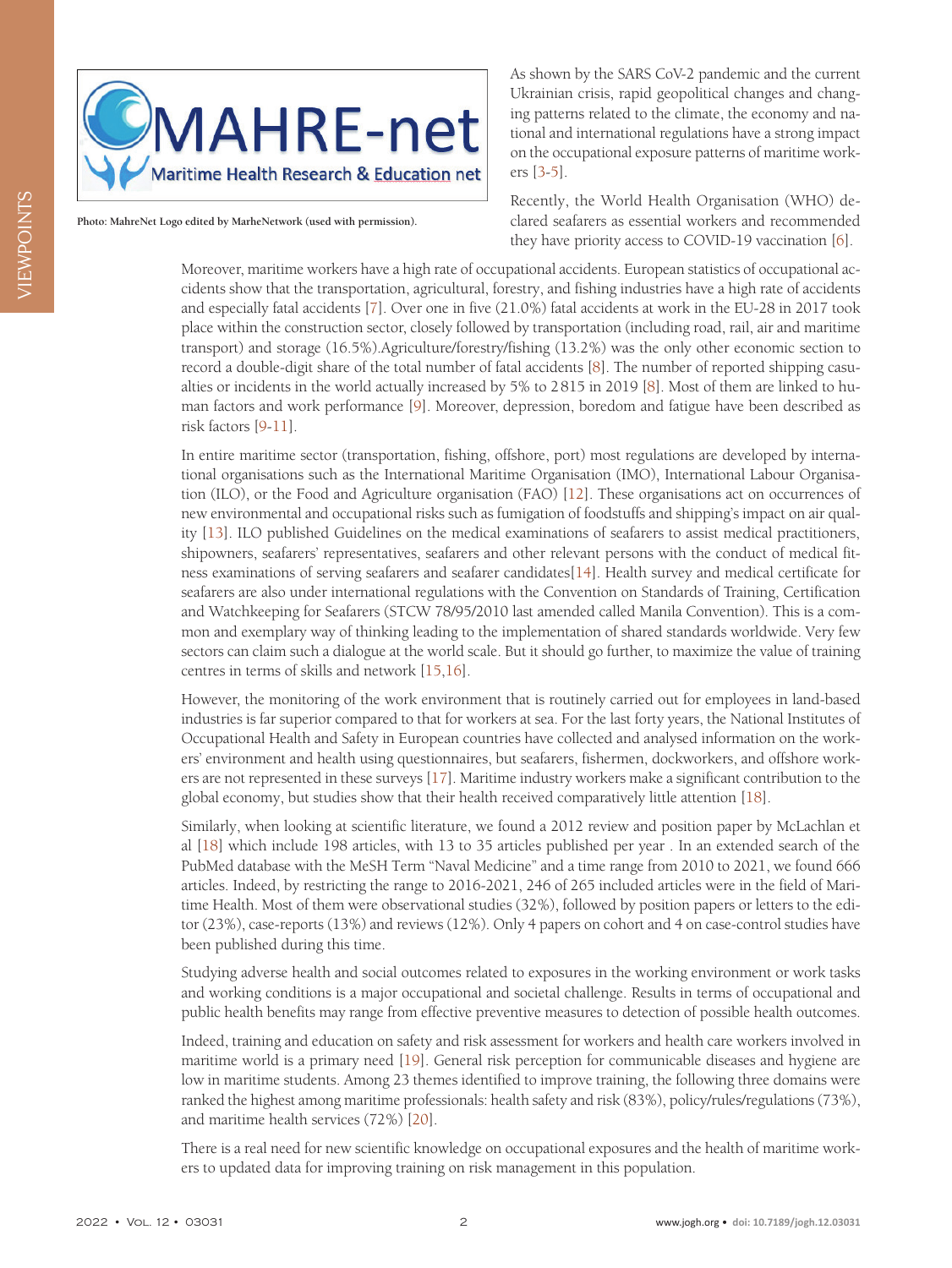VIEWPOINTS VIEWPOINTS

The Maritime Health Research and Education-NET (MAHRE-Net) is a non-profit network of researchers, seafarers, students in order to foster safe and healthy preventive strategies and policies.

In this regard, we recently created a scientific core group. Our aim is to provide a network for an enhanced evidence base for the identification of occupation- and employment-related health risks and gains related to foster safe and healthy preventive strategies and policies. The Maritime Health Research and Education-NET (MAHRE-Net) [[21\]](#page-3-8) is a non-profit network of researchers, seafarers, fishers, other workers, and students composed of four main parts:

- 1. Educational programs on health science research methods [[22](#page-3-9)].
- 2. Studies based on occupational health questionnaires in ergonomics, mental health, wellbeing, safety climate, and other standardised questionnaires.
- 3. Use of clinical health examination data for early diagnosis and prevention of Type 2 Diabetes Mellitus and Hypertension as important and preventive parts of the metabolic syndrome [[23](#page-3-10)].
- 4. Systematic literature reviews.

We aim to provide a foundation for the evidence base to foster safe and healthy preventive strategies and policies within the UN Global Sustainable Goals, especially Goal 3: Good health and well-being for all workers and Goal 8: Decent Work and Economic Growth. Legal, social, gender equity, training, education, and prevention issues will be discussed in different interlinked working groups [[21](#page-3-8),[24\]](#page-3-11). The action will foster safe and healthy preventive strategies and policies to advance ongoing long-term studies in this field. Three key methods were defined for achieving this aim: Improving and building of Cohort studies, creating Exposure assessment and Prevention measures, improving Equity, Health, and Education.

## **Acknowledgements:** None.

**Funding:** The authors report no external funding source for the work that resulted in the article or the preparation of the article.

**Authorship contributions:** MAHRE Net creation and development: DL, VC, OCJ, ID, DE-III-P, MLC. Manuscript draft version: DL, VC, OCJ, ID, DEL-P, MLC, Manuscript revision: DL, OCJ.

**Competing interests:** The authors completed the ICMJE Unified Competing Interest Form (available upon request from the corresponding author) and declare no conflicts of interest.

- <span id="page-2-0"></span>1 Li Z, Xu M, Shi Y. Centrality in global shipping network basing on worldwide shipping areas. GeoJournal. 2015;80:47-60. [doi:10.1007/s10708-014-9524-3](https://doi.org/10.1007/s10708-014-9524-3)
- <span id="page-2-1"></span>2 Goodwin AP. THE ECONOMIC VALUE OF SHIPPING AND MARITIME ACTIVITY IN EUROPE. Englnad: Oxford University, 2016.
- <span id="page-2-2"></span>3 An J, Liu Y, Sun Y, Liu C. Impact of Work-Family Conflict, Job Stress and Job Satisfaction on Seafarer Performance. Int J Environ Res Public Health. 2020;17:2191. [Medline:32218272](https://www.ncbi.nlm.nih.gov/entrez/query.fcgi?cmd=Retrieve&db=PubMed&list_uids=32218272&dopt=Abstract) [doi:10.3390/ijerph17072191](https://doi.org/10.3390/ijerph17072191)
- 4 Oldenburg M, Jensen HJ. Stress and Strain among Seafarers Related to the Occupational Groups. Int J Environ Res Public Health. 2019;16:1153. [Medline:30935082](https://www.ncbi.nlm.nih.gov/entrez/query.fcgi?cmd=Retrieve&db=PubMed&list_uids=30935082&dopt=Abstract) [doi:10.3390/ijerph16071153](https://doi.org/10.3390/ijerph16071153)
- <span id="page-2-3"></span>5 Lucas D, Jego C, Jensen OC, Loddé B, Pougnet R, Dewitte JD, et al. Seafarers' mental health in the COVID-19 era: lost at sea? Int Marit Health. 2021;72:138-41. [Medline:34212354](https://www.ncbi.nlm.nih.gov/entrez/query.fcgi?cmd=Retrieve&db=PubMed&list_uids=34212354&dopt=Abstract) [doi:10.5603/IMH.2021.0023](https://doi.org/10.5603/IMH.2021.0023)
- <span id="page-2-4"></span>6 WHO. WHO SAGE Roadmap for prioritizing uses of COVID-19 vaccines. In: Immunization, editor. Geneva: WHO; 2021.
- <span id="page-2-5"></span>7 Ivascu L, Cioca L-I. Occupational Accidents Assessment by Field of Activity and Investigation Model for Prevention and Control. Safety (Basel). 2019;5:12. [doi:10.3390/safety5010012](https://doi.org/10.3390/safety5010012)
- <span id="page-2-6"></span>8 (ESAW) Esoaaw. European statistics on accidents at work 2010-2018. Eur Union. 2018.
- <span id="page-2-9"></span><span id="page-2-8"></span><span id="page-2-7"></span>9 Smith AP. An update on stress, fatigue and wellbeing: implications for naval personnel. Int Marit Health. 2019;70:132-9. [Med](https://www.ncbi.nlm.nih.gov/entrez/query.fcgi?cmd=Retrieve&db=PubMed&list_uids=31237674&dopt=Abstract)[line:31237674](https://www.ncbi.nlm.nih.gov/entrez/query.fcgi?cmd=Retrieve&db=PubMed&list_uids=31237674&dopt=Abstract) [doi:10.5603/IMH.2019.0021](https://doi.org/10.5603/IMH.2019.0021)
- doi: 10.1007/s10708-014-9524-3<br>
doi: 10.1007/s10708-014-9524-3<br>
20codemn AR-THE ECONOMIC VAILUE OF SHIPPING AND MARITIME ACTIVITY IN EUROPE. Englnad: Oxford Univer-<br>
six y, 2016.<br>
3 An J. I. ia V, Sam V, Lin (2. Impact of 10 Jegaden D, Menaheze M, Lucas D, Loddé B, Dewitte JD. Don't forget about seafarer's boredom. Int Marit Health. 2019;70:82- 7. [Medline:31237666](https://www.ncbi.nlm.nih.gov/entrez/query.fcgi?cmd=Retrieve&db=PubMed&list_uids=31237666&dopt=Abstract) [doi:10.5603/IMH.2019.0013](https://doi.org/10.5603/IMH.2019.0013)
	- 11 Jepsen JR, Zhao Z, van Leeuwen WM. Seafarer fatigue: a review of risk factors, consequences for seafarers' health and safety and options for mitigation. Int Marit Health. 2015;66:106-17. [Medline:26119681](https://www.ncbi.nlm.nih.gov/entrez/query.fcgi?cmd=Retrieve&db=PubMed&list_uids=26119681&dopt=Abstract) [doi:10.5603/IMH.2015.0024](https://doi.org/10.5603/IMH.2015.0024)
	- 12 Wagner B. Labour standards, safety and health, and risk assessment in the fishing sector. Int Marit Health. 2006;57:114-26. [Medline:17312700](https://www.ncbi.nlm.nih.gov/entrez/query.fcgi?cmd=Retrieve&db=PubMed&list_uids=17312700&dopt=Abstract)